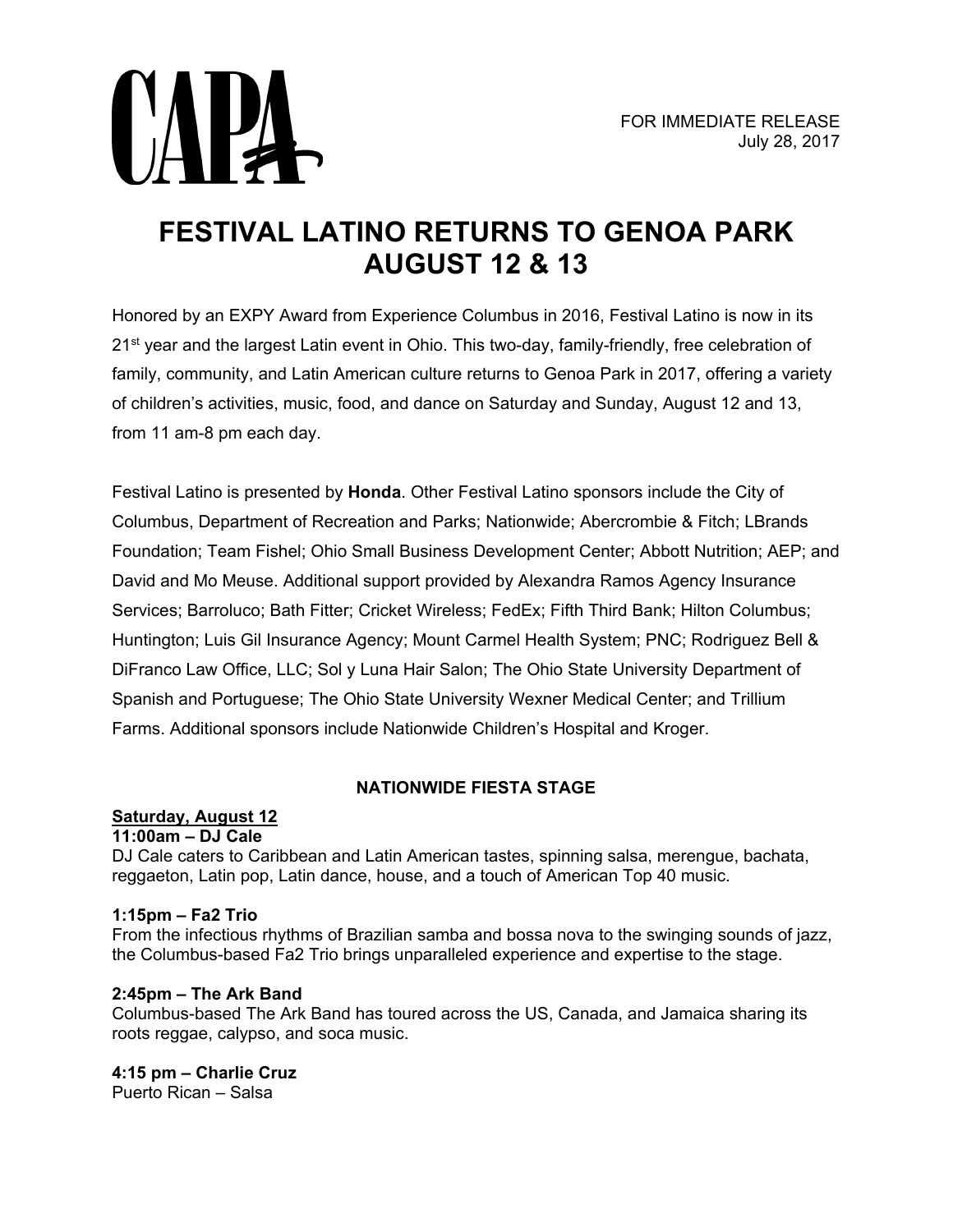Named one of Puerto Rico's best salsa performers, Charlie Cruz's albums such as *Imaginate* and *Asi Soy*, as well as the 2016 single "Se Cae el Mundo" featuring Tito Nieves, showcase his upbeat, catchy flavor that always fills the dance floor.

## **6:15 pm – Bachata Heightz**

#### Dominican – Bachata

Having just released a brand new single, "La Verdad" featuring Luis Vargas, this New Yorkbased foursome has pioneered an urban-influenced bachata style, fusing the tropical and sentimental sounds of traditional bachata with the rock, hip hop, and R&B of the streets of NYC.

## **Sunday, August 13**

#### **11:00am – DJ Cale**

DJ Cale caters to Caribbean and Latin American tastes, spinning salsa, merengue, bachata, reggaeton, Latin pop, Latin dance, house, and a touch of American Top 40 music.

## **1:00 pm – Los Locos Orchestra**

Formed by pianist Richard Lopez, this energetic, seven-piece Latin jazz group performs fun, swinging Latin grooves with high-energy Cubop (Latin and Bebop jazz) improvisation.

## **2:30 pm – Yumbambé Salsa**

Yumbambé Salsa is Latin jazz, bringing together the lush sound of jazz harmony with the vibrant rhythms of Afro-Cuban drumming. Led by Eric "the Fish" Paton, the group performs a diverse collection of rhythms including merengue, calypso, bembe, cha cha, samba, and bossa nova.

## **4:15 pm – Tito Nieves**

#### Puerto Rican – Salsa

Fresh from his critically acclaimed performance in the Off-Broadway play *I Like it Like That*, Grammy- and Latin Grammy-nominated salsa music star Tito Nieves ("El Pavarotti de la Salsa") has set himself apart by incorporating English into his recordings, earning numerous gold records in a music career that spans more than 30 years.

#### **6:15 pm – Toño Rosario**

#### Dominican – Merengue

Former lead singer of Los Hermanos Rosario, Toño Rosario went on to a successful solo career, earning three Grammy nominations and selling more than 100 million albums with his signature romantic merengue style.

Additional main stage attractions include:

#### **Special Festival Host – B. A-Star**

Richard Bastar Jr., known as B. A-Star, is a former member of the group Tercera Generacion (or 3G) with his brothers, boasting the fact that they are the third generation of Bastar in the music industry. Now pursuing a solo project, B. A-Star has created a new urban dance sound, releasing more than ten singles since 2011.

## **CHILDREN'S AREA**

12 pm – 6 pm daily, no charge for activities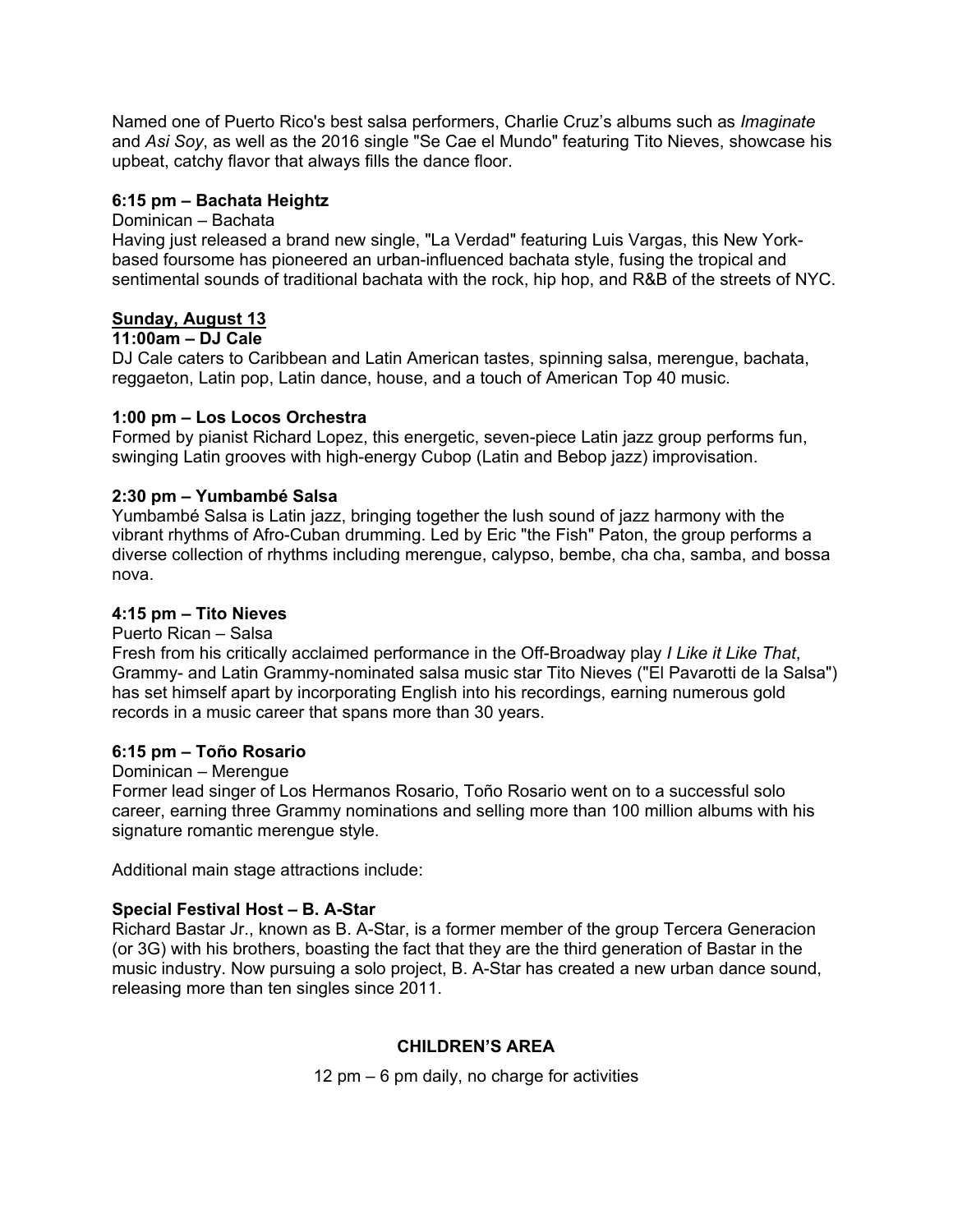Children's area activities will include:

**Balloon Artist** – "The Balloon Guy" Steve Mattson will create fun balloon sculptures for children from 2-4pm daily. [www.GreatEventz.com](http://www.greateventz.com/) 

**COSI** – COSI will bring their exciting live shows and engaging family activities outdoors along Washington Boulevard. Festival-goers will have opportunities to play, explore, and learn about science together with COSI's Science Spots and thrilling demonstrations.

**Mexican Flowers** – Big, beautiful flowers are used in Mexico to decorate on days of celebration. Join the members of Organización de Damas Latinas as they help children construct these colorful creations.

**Creation Station** – The Creation Station is designed to engage the entire family with hands-on activities to encourage families, friends, teams, troops, and the like to work together creatively to rediscover fun without the use of modern day technology.

**Mascots** – Costumed mascots from a variety of Columbus sports teams and companies will make appearances throughout the two-day event.

## **DANCE PLAZA**

## **Saturday, August 12**

#### **2:00 pm – Salsa Lessons with Carlos Rubio**

Take a salsa dance lesson from "The Salsa King of Ohio." Carlos "El Hiperactivo" Rubio is an instructor at the Salsamante Dance Academy and Ohio's all-time winning-est salsa dancer.

## **3:00 pm – Salsamante Dance Academy**

Enjoy salsa performances from instructors and students of Columbus' first and only salsa dance studio.

#### **5:00 pm – El Corazon de Mexico**

Toledo-based dance company El Corazon de Mexico Ballet Folklorico (The Heart of Mexico) will demonstrate the beauty and charm of traditional Mexican dances.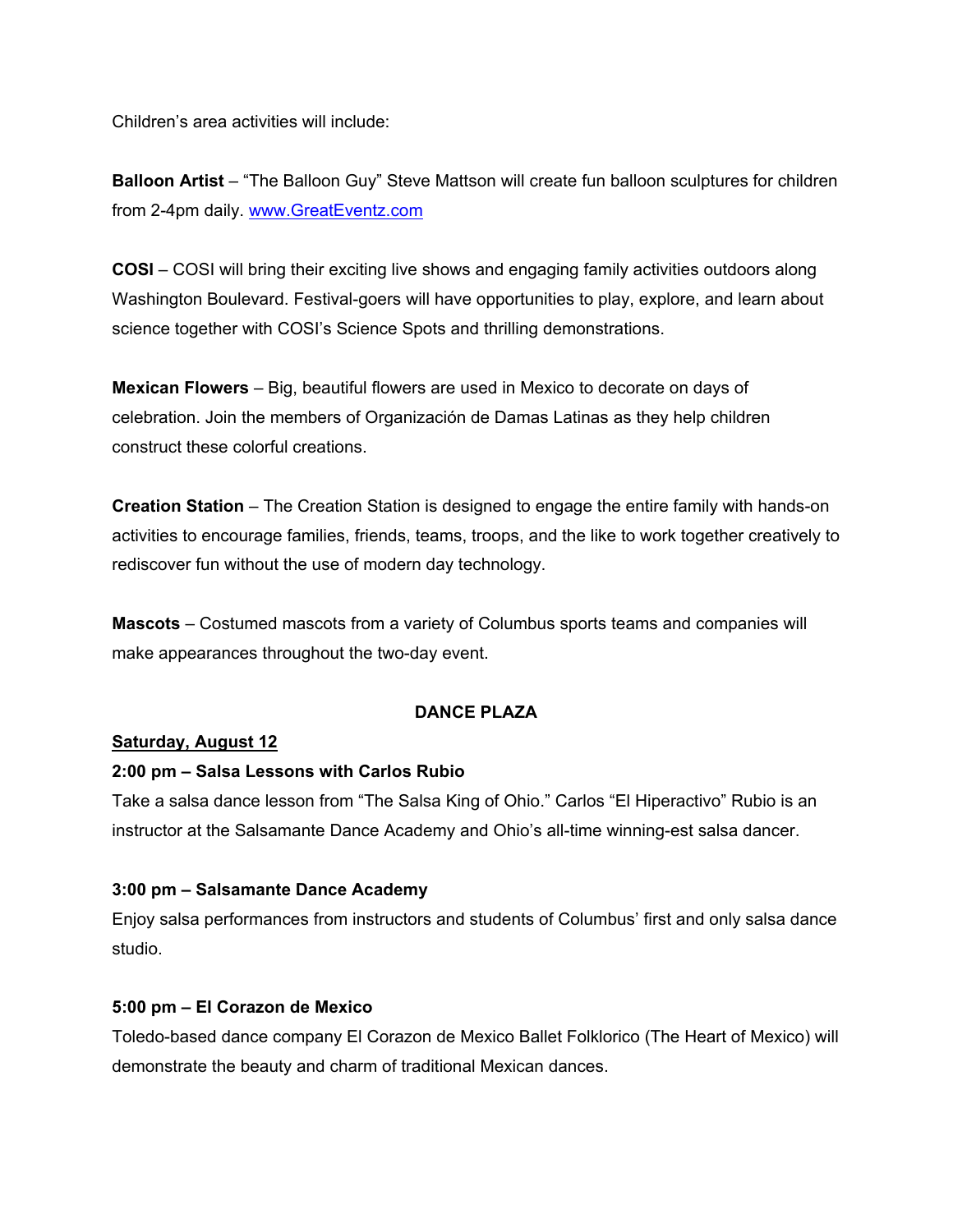#### **Sunday, August 13**

- **1:00 pm El Corazon de Mexico**
- **2:00 pm Salsa Lessons with Carlos Rubio**
- **3:00 pm Salsamante Dance Academy**
- **4:00 pm El Corazon de Mexico**

## **5:00 pm – Miss Ohio Latina Fashion Show**

Catch a showcase and celebration of modern Latino style as local adults and children model a progression of fashion from traditional Latin clothing through the modern designs of today.

## **ARTISTS' SHOWCASE**

Through the generous support of Alexandra Ramos Agency Insurance Services and Sol y Luna Hair Salon, Ohio-based Latin artists will display and sell their visual artwork in the Artists' Showcase area. Featured artists in 2017 will include:

**Nhora Regina Bermeo** – Colombian painter Nohra Bermeo has entered a new stage in her work, representing the sense of women in its simplest form.

**Abraham Cordova** – Local Chicano artist Abraham Cordova is a CCAD alumni with more than 10 years of fine art, tattoo, and graphic design experience. His newest venture is turning his hand-drawn artwork into screenprinted t-shirts and posters.

**Cecilia Roman** – Local business owner and painter, Cecilia Roman creates oil paintings focused on abstractions.

## **AUTHORS' SHOWCASE**

Latin writers will display and sell their work in the Authors' Showcase area. Featured authors in 2017 will include:

**Fermina Ponce** – Colombian poet Fermina Ponce's first book of poetry, *Al desnudo*, debuted at the Bogotá 2016 International Book Fair (Colombia), and went on to be showcased at the University of Guanajuato (Mexico), the Instituto Cervantes (Chicago), and the Festival of Latin Authors (Chicago). Her second book of poetry, *Mar de (L)una*, was launched at the 2017 International Book Fair (Colombia).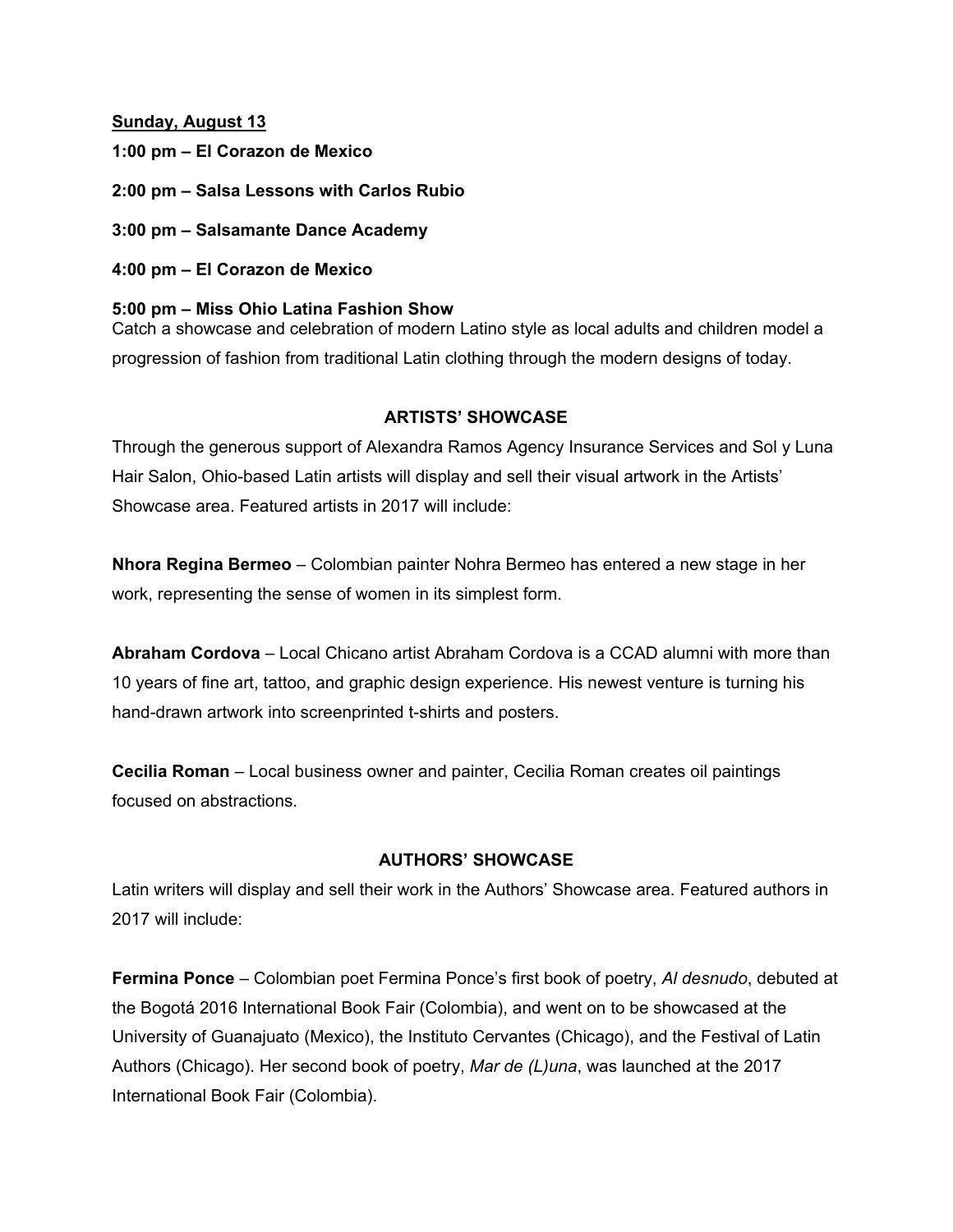**Ani Palacios** – Editor-in-chief of *Contacto Latino* and *Pukiyari Editores*, Palacios has won several International Latino Book Awards for best novel, including 2010 with *Nos vemos en Purgatorio*, 2011 with *Plumbago Torres y el sueño americano*, and 2014 with the inspirational novel, *99 Amaneceres*. Her latest books are the novel *Noche de Penas* (2014), the self-help book *No Strings Attached: Your Journey to Unconditional Loving* (2015), the thriller *El último clóset* (2016), and the teen novel *Paloma aventurera* (2017).

**Silvia Carrillo Rodríguez** – Born in Mexico, Rodríguez moved to the US with her husband in 1998, and now resides in Columbus. She is author of *Un Cubano Más*, a fictional account of a young Cuban boy forced to leave behind a life he loves to escape the tyranny of the Cuban government.

## **HEALTH & WELLNESS AREA**

The Health & Wellness Area will host a variety of local health and social service organizations offering **free health screenings** and bilingual information on their services. Participating organizations include:

- Advanced Recovery Services
- Central Ohio Diabetes Association
- Columbus Public Health
- El Centro de Servicios Sociales, Inc.
- Equitas Health
- Franklin County Office on Aging
- Maryhaven
- Mount Carmel Health System
- Nationwide Children's Hospital
- Our Lady of Guadalupe Center
- Ohio State University Wexner Medical Center

# **COMMUNITY RESOURCES AREA**

The Community Resources area will offer information about local education and community

programs. Participating organizations include:

- DACA Time
- Homes on the Hill
- League of United Latin-American Citizens Columbus Council 39005
- Ohio Department of Administrative Services
- Ohio Hispanic Coalition
- State of Ohio Office of Workforce Development (Migrant & Seasonal Farmworker Program)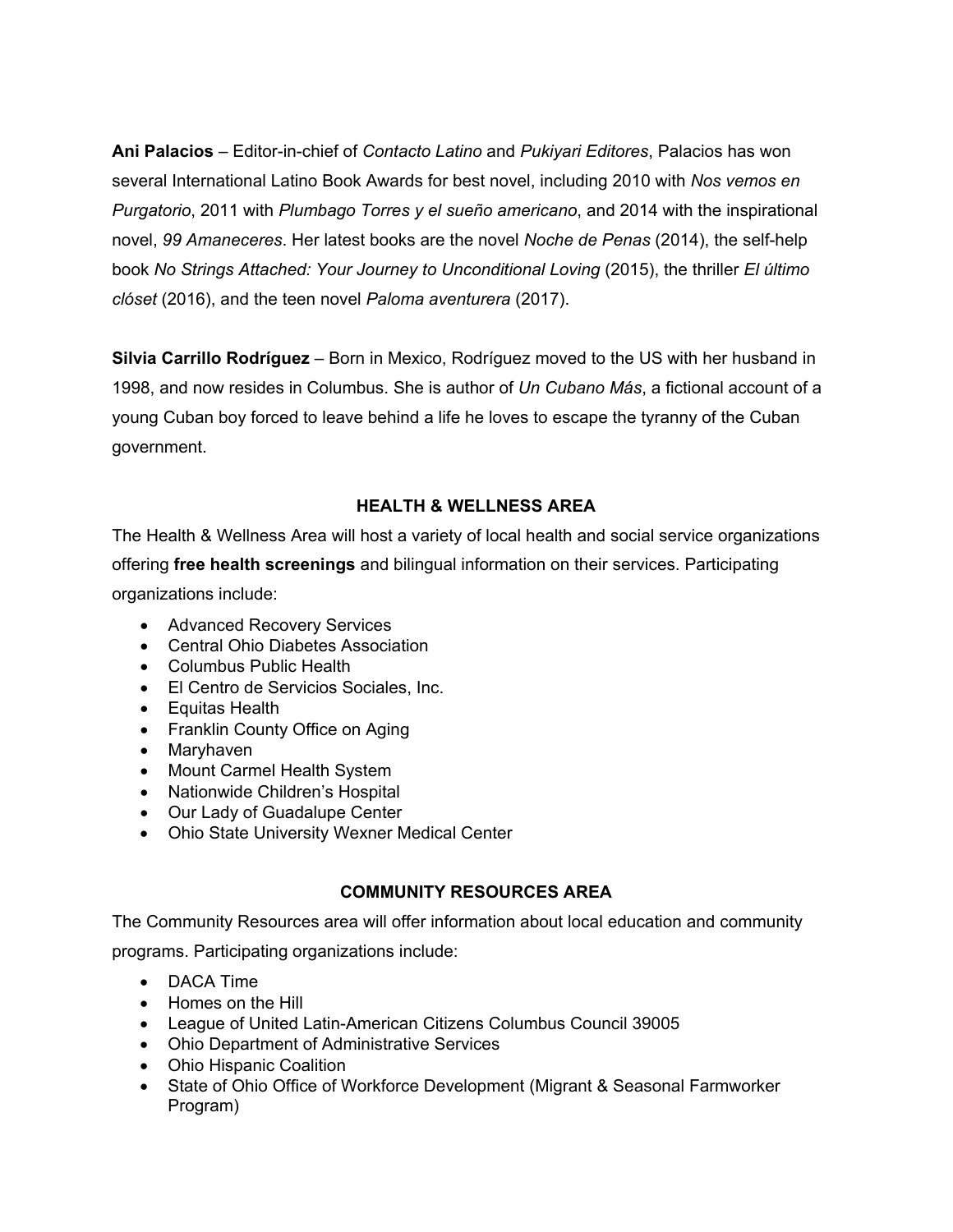## **FOOD VENDORS**

Festival Latino will offer a wide variety of cuisine from Latin America and beyond.

## **MARKETPLACE**

The Festival Latino marketplace will include jewelry, arts, crafts, and a variety of other traditional items from Latin America.

## **Festival Policy**

Guests are encouraged to bring blankets and chairs for lawn seating.

Not permitted in Genoa Park:

- Unauthorized vehicles on sidewalks or in the parks
- Commercial activities, including soliciting and/or vending without permission from CAPA
- Panhandling
- Camping
- Cooking grills or open fires
- Feeding the geese or other wildlife
- Drones
- Illegal drug use
- Illegal weapons
- Alcohol (except that purchased on site at the event)
- Glass containers
- Pets (prohibited for the safety of Festival-goers)
- Skateboards
- Large shade structures including tents and umbrellas (both for patio and chair)
- Staking of any type
- Coolers
- Bicycles (to be parked in designated areas)

## **Rain Policy**

Festival Latino is a rain or shine event. There is no rain location.

# **Parking**

Paid parking for the public and handicapped is available at COSI (333 W. Broad St.), the Columbus

Commons garage (55 E. Rich St.), and nearby surface lots.

# **Bicycle Parking**

Bicycle racks will be located at each Festival entrance.